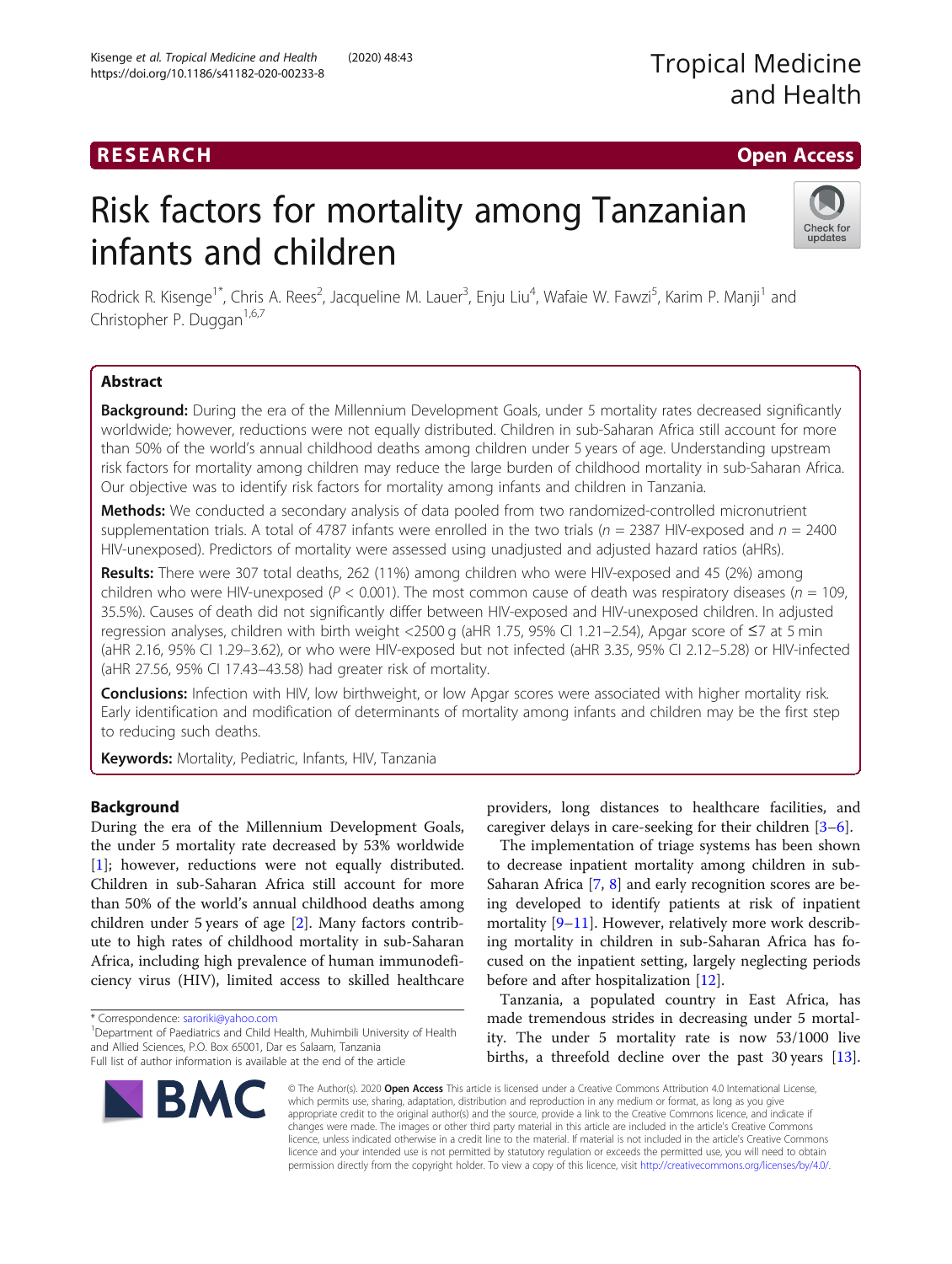However, the drop in under 5 mortality has primarily been due to decreases in child mortality rates [[14](#page-8-0)], leaving infants and young children susceptible to early death. Further understanding mortality among young children is the first step towards further reducing mortality among Tanzanian children.

Understanding upstream risk factors for mortality among children prior to hospital admission and in the outpatient setting could reduce the large burden of childhood mortality in sub-Saharan Africa. The objective of this study was to identify maternal and child risk factors for mortality among children enrolled in two, large, randomized controlled trials in Dar es Salaam, Tanzania. We hypothesized that children who died in these trials would have different demographic, socioeconomic, and clinical factors than those who survived.

### Methods

#### Study design

We conducted a secondary analysis of two, randomizedcontrolled micronutrient supplementation trials conducted in Dar es Salaam, Tanzania (NCT00197730 and NCT00421668). These trials were conducted from 2004 to 2007 and 2007 to 2009, respectively. Details of the methodology and main results for both trials have previously been reported [[15,](#page-8-0) [16\]](#page-8-0). Briefly, in the first trial, consenting pregnant women ≥18 years presenting at ≤32 weeks gestation were tested for HIV at antenatal clinics. Mothers who tested positive for HIV were enrolled and, at 6 weeks of age, their infants were randomized to receive either a daily oral dose of multivitamins or placebo for 24 months. In the second  $2 \times 2$  factorial design trial, women were similarly screened for HIV at ≤32 weeks gestation, but only HIV-negative women were enrolled. The mean duration of follow-up was similar in the two trials (18.1 months [standard deviation ±7.5] among children born to HIV-positive mothers and 18.8 months [standard deviation ±4.2] among children born to HIVnegative mothers. Apgar scores were assigned by birth attendants and recorded in each infant's newborn form. Apgar scores were transcribed by study staff at the time of enrolment. At 6 weeks of age, infants were randomized to receive either a daily oral dose of multivitamins, zinc, multivitamins + zinc, or placebo for 18 months.

Both trials included participants who were singleton births born to women ≥18 years of age who presented for prenatal care at the 32nd week of gestation or earlier. Both trials excluded infants who were born of multiple gestation, had serious congenital anomalies, and those whose mothers chose not to participate in the micronutrient trial. In both trials, participants were asked to provide personal and household information meant to inform the socioeconomic status of the household. Variables to establish socioeconomic status included

maternal employment status, amount spent on food per person, and household assets including possession of sofa, radio, fan, television or refrigerator. Subsequently, household wealth index was created in each trial through a principal component analysis of the household assets.

In both trials, monthly follow-up clinic visits were performed to assess infant and child morbidity based on caregivers' description of symptoms present during the previous month. To minimize recall bias, caregivers kept symptom diaries at home in which they recorded symptoms and care sought during each month. These diaries included pictures that aided caregivers in identifying symptoms (e.g., cough, vomiting, diarrhea, etc.). Caregivers were asked to check off days the child had corresponding symptoms. During the monthly clinic visits, caregivers presented the symptom diaries to study staff for review. During the monthly clinic visits, trained nurses assessed anthropometric measurements using standardized techniques [[17\]](#page-8-0). Caregivers reported monthly estimates of the amount they spent for food for each person in the household recorded in Tanzanian shillings during the study period. Children who missed scheduled follow-up appointments were visited at home by study nurses to minimize loss to follow-up.

All mothers and children who were HIV-exposed received medical care according to Tanzanian guidelines for the care of HIV-infected individuals at the time these trials were conducted [[18](#page-8-0), [19\]](#page-8-0). In accordance with the Tanzanian national HIV guidelines at the time, mothers with HIV were eligible for antiretroviral therapy if they had a World Health Organization (WHO) stage IV disease, CD4 counts  $\leq 200$  cells/mL, or WHO stage III disease and CD4 cell counts of ≤350 cells/mL. Children were eligible for antiretroviral therapy if their CD4 percentage was <20% or if they had pediatric WHO stage III or IV disease  $[18, 19]$  $[18, 19]$  $[18, 19]$  $[18, 19]$  $[18, 19]$ . In keeping with contemporary recommendations, mothers who were infected with HIV also received supplements which contained high-dose vitamins B complex, vitamin C, and vitamin D during pregnancy and through lactation. Prevention of mother to child transmission therapy at the time was limited to nevirapine prophylaxis given in two doses. A single dose of nevirapine was given to the mother at the time of the onset of labor and a second dose to the infant within 72 h of birth. Infants born to HIV-infected mothers also received prophylactic trimethoprim and sulfamethoxazole for 6 months and as long as the child is breastfed. HIV testing was done for all infants in the first trial at 6 weeks of age using the Amplicor HIV-1 DNA assay (version 1.5, Roche Molecular Systems, Inc., Pleasanton, California, USA). Children in the first trial were tested for HIV again at 18 months of age using HIV ELISA assay followed by Enzygnost anti-HIV-1/2 Plus (Dade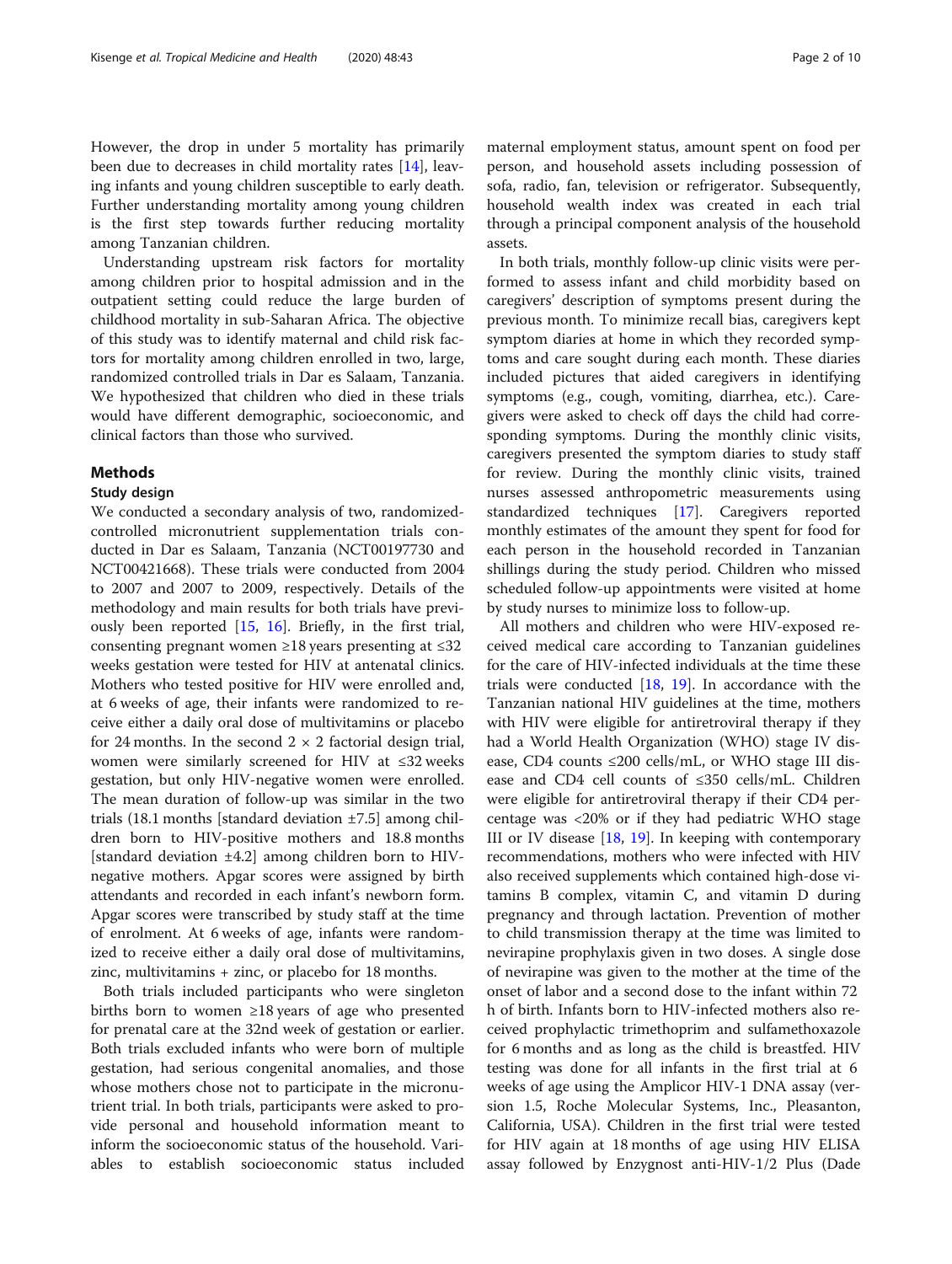Behring, Deerfield, Illinois, USA). All children in both trials received immunizations as per Tanzanian vaccination schedules, vitamin A supplements, and medical care for all illnesses.

The standard definitions of diseases diagnosed among children during the study period were as described in the WHO definitions and guidelines [[20\]](#page-8-0). In case of child death, a verbal autopsy was performed in the home of the family to determine the cause of death. Verbal autopsy forms were coded independently by two pediatricians, and any differences were resolved by a third pediatrician.

All caregivers provided written informed consent for enrolment in the trials. Ethical approval for both trials was granted by the Muhimbili University of Health and Allied Science Committee of Research and Publications, the Tanzanian National Institute of Medical Research, the Tanzanian Food and Drug Authority, and the Harvard T.H. Chan School of Public Health Human Subjects Committee.

#### Statistical analysis

Descriptive statistics were calculated to evaluate baseline characteristics among infants in the two trials. Mean (standard deviation) was presented for continuous variables and  $n$  (%) for categorical variables. A household wealth index was created in each trial through a principal component analysis of household assets, including possession of sofa, radio, fan, TV, and refrigerator. Cox proportional hazards models were used to estimate hazard ratios (HRs) and corresponding 95% confidence intervals (CIs) for time to death. Variables in univariate analysis with  $P < 0.10$  were included in multivariate analysis model. Finally, a Kaplan-Meier survival curve to compare cumulative mortality between HIV-infected, HIV-exposed but uninfected, and HIV-unexposed children was created. Analyses were performed using SAS Version 9.4 (SAS Institute, Cary, NC, USA). P values < 0.05 were considered statistically significant.

### Results

A total of 4787 infants were enrolled in the two trials (2, 387 infants were HIV-exposed and 2400 were HIVunexposed). There were 2505 (52.3%) males enrolled and 647 (14.2%) of enrolled participants were born prematurely. There were 307 deaths, 262 among children born to HIV-infected mothers and 45 among children born to HIV-negative mothers. The vast majority (95.4%,  $n = 293$ ) of deaths in both trials occurred in the first 18 months and the distribution of deaths over 18 months did not differ between the two trials ( $P = 0.41$ ). The mean age at the time of death was 7.3 months (standard deviation ±5.2) among children born to HIV-infected mothers and  $9.2$  months (standard deviation  $\pm 5.1$ ) among children born to HIV-negative mothers. The mortality rate among children born to HIV-infected mothers (11%) was substantially higher compared to children born to HIV-negative mothers  $(2%) (P < 0.001)$ . Maternal, socioeconomic, and infant characteristics are described in Table [1.](#page-3-0) Mothers of enrolled children had a mean age of 27.3 years at the time of enrolment (SD  $\pm$ 5.1) and most mothers had 1 to 7 years of formal education ( $n = 3,431, 72.2\%$ ). A majority of mothers reported spending <1000 Tanzanian shillings per person per day on food ( $n = 2755, 60.8\%$ ). The mean duration of exclusive breastfeeding was 2.7 months (SD  $\pm$  2.0) and the mean duration of any breastfeeding was 8.8 months (SD  $± 6.3$ ).

The most common cause of mortality in both cohorts was respiratory diseases (Table [2](#page-4-0)). Cause of death could not be established in 26 children because the caregivers were unavailable for verbal autopsy. There were no statistically significant differences between the causes of deaths among HIV-infected infants and children and those who were not exposed to HIV.

In unadjusted analyses, several maternal, socioeconomic, and child-level factors were associated with mortality (Table [3\)](#page-5-0). Children whose mothers were between 24 and 29 years old (HR 1.61, 95% CI 1.17–2.20, P < 0.003) and ≥ 30 years old (HR 1.43, 95% CI 1.03–2.00, P < 0.03) were at greater mortality risk compared to children whose mothers were below 24 years old. Children of mothers with a MUAC of <23 cm also had higher risk of mortality compared to children of mothers who had a MUAC of ≥23 cm (HR 1.58, 95% CI 1.15–2.17,  $P = 0.005$ ). Children whose mothers had an income had reduced risk of mortality compared to mothers who did not have an income (HR 0.56, 95% CI 0.36–0.87, P < 0.001). Children whose mothers had a household wealth index of >75 percentile had lower risk of mortality when compared to children of mothers who had a household wealth index of ≤75 percentile (HR 0.73, 95% CI 0.55–0.97, P < 0.003). Children living in households in which <1000 Tanzanian shillings were spent per person per day for food had higher risk of mortality when compared to households in which ≥1000 Tanzanian shillings were spent on food per person each day (HR 3.34, 95% CI 2.45–4.56, P < 0.001). Infants born before 37 weeks gestation had elevated risk of mortality in comparison to infants born after 37 weeks gestation (HR 1.44, 95% CI 1.08–1.92,  $P = 0.01$ ) and those with birthweight <2500 g also had higher risk of mortality when compared to infants with birthweight  $\geq$ 2500 g (HR 2.91, 95% CI 2.05–4.12, P < 0.001). Infants who had an Apgar score  $\leq$  7 at 5 min were at higher risk of mortality compared to those with Apgar scores between 8 and 10 at 5 min (HR 2.14, 95% CI 1.29–3.54, P = 0.003). Infants and children who were HIV-exposed but uninfected (HR 3.30, 95% CI 2.35–4.68, P < 0.001) and infected with HIV (HR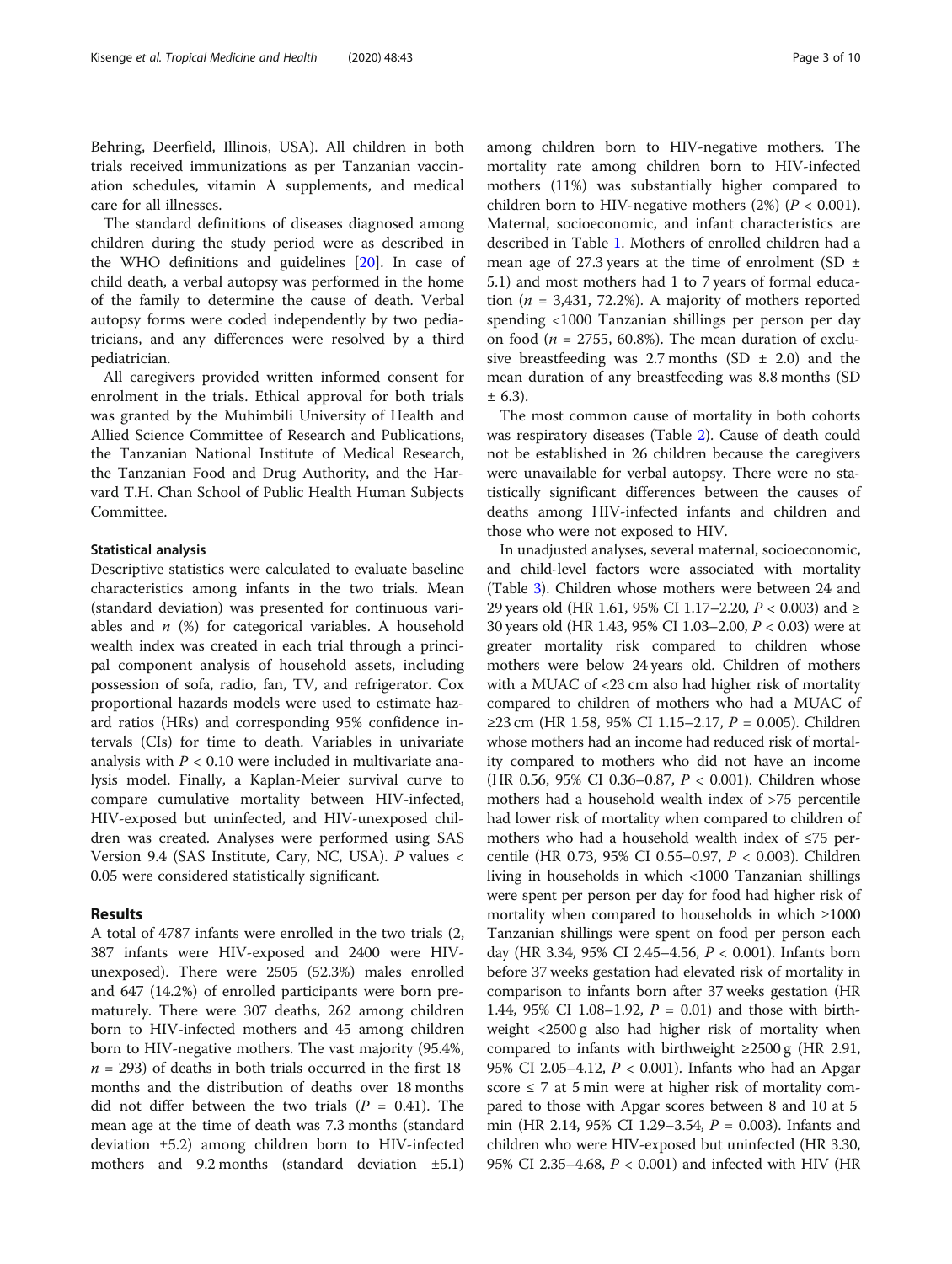## <span id="page-3-0"></span>Table 1 Maternal, socioeconomic, and infant characteristics of two cohorts in Dar es Salaam, Tanzania

|                                                                | Total $(n = 4787)$ | Children of HIV-positive mothers<br>$(n = 2387)$ | Children of HIV-negative<br>mothers ( $n = 2400$ ) |
|----------------------------------------------------------------|--------------------|--------------------------------------------------|----------------------------------------------------|
| Maternal characteristics                                       |                    |                                                  |                                                    |
| Age in years (mean $\pm$ SD)                                   | $27.3 \pm 5.1$     | $28.2 \pm 4.9$                                   | $26.4 \pm 5.0$                                     |
| Height in centimeters (mean $\pm$ SD)                          | $155.8 \pm 6.1$    | $155.2 \pm 6.0$                                  | $156.5 \pm 6.2$                                    |
| Weight in kilograms (mean $\pm$ SD)                            | $60.6 \pm 11.4$    | $59.0 \pm 10.9$                                  | $62.2 \pm 11.7$                                    |
| Middle upper arm circumference in centimeters (mean $\pm$ SD)  | $26.4 \pm 3.2$     | $25.9 \pm 3.2$                                   | $27.0 \pm 3.1$                                     |
| Married or cohabitating with partner                           |                    |                                                  |                                                    |
| Yes                                                            | 4206 (88.7%)       | 2051 (86.9%)                                     | 2155 (90.6%)                                       |
| No                                                             | 534 (11.3%)        | 310 (13.1)                                       | 224 (9.4)                                          |
| Prior pregnancies (mean $\pm$ SD)                              | $1.4 \pm 1.3$      | $1.5 \pm 1.3$                                    | $1.3 \pm 1.4$                                      |
| Socioeconomic characteristics                                  |                    |                                                  |                                                    |
| Formal education in years                                      |                    |                                                  |                                                    |
| None                                                           | 194 (4.1%)         | 158 (6.7%)                                       | 36 (1.5%)                                          |
| $1 - 7$                                                        | 3431 (72.2%)       | 1700 (71.9%)                                     | 1731 (72.5%)                                       |
| $\geq 8$                                                       | 1128 (23.7%)       | 507 (21.4%)                                      | 621 (26.0%)                                        |
| Employment                                                     |                    |                                                  |                                                    |
| Housewife with income                                          | 550 (22.9%)        | 200 (8.7%)                                       | 350 (14.7%)                                        |
| Housewife without income                                       | 2973 (62.1%)       | 1528 (66.5%)                                     | 1445 (60.8%)                                       |
| Other <sup>1</sup>                                             | 1151 (12.7%)       | 570 (24.8%)                                      | 581 (24.5%)                                        |
| Per person daily food expenditure<br><1000 Tanzanian shillings |                    |                                                  |                                                    |
| Yes                                                            |                    | 2101 (93.7%)                                     | 654 (28.6%)                                        |
|                                                                | 2755 (60.8%)       |                                                  |                                                    |
| No                                                             | 1774 (39.2%)       | 141 (6.3%)                                       | 1633 (71.4%)                                       |
| Household wealth index >75 percentile <sup>2</sup>             |                    |                                                  |                                                    |
| Yes                                                            |                    | 577 (24.4)                                       | 598 (25.1%)                                        |
|                                                                | 1175 (24.8%)       |                                                  |                                                    |
| No                                                             | 3569 (75.2)        | 1784 (75.6%)                                     | 1785 (74.9%)                                       |
| Infant and child characteristics                               |                    |                                                  |                                                    |
| Infant sex                                                     |                    |                                                  |                                                    |
| Male                                                           | 2505 (52.3%)       | 1289 (54.0%)                                     | 1216 (50.6%)                                       |
| Female                                                         | 2282 (47.7%)       | 1098 (46.0%)                                     | 1184 (49.3%)                                       |
| Preterm, <37 weeks gestation                                   |                    |                                                  |                                                    |
| Yes                                                            | 647 (14.2%)        | 357 (15.2%)                                      | 290 (12.2%)                                        |
| No                                                             | 3905 (85.8%)       | 1995 (84.8%)                                     | 1910 (86.8%)                                       |
| Low birth weight, <2500 g                                      |                    |                                                  |                                                    |
| Yes                                                            |                    | 161 (7.0%)                                       | 82 (3.5%)                                          |
|                                                                | 243 (5.2%)         |                                                  |                                                    |
| No                                                             | 4421 (94.8%)       | 2128 (93.0%)                                     | 2293 (96.5%)                                       |
| Apgar $\leq$ 7 at 5 min after birth                            |                    |                                                  |                                                    |
| Yes                                                            |                    | 87 (4.1%)                                        | 41 (1.9%)                                          |
|                                                                | 128 (2.9%)         |                                                  |                                                    |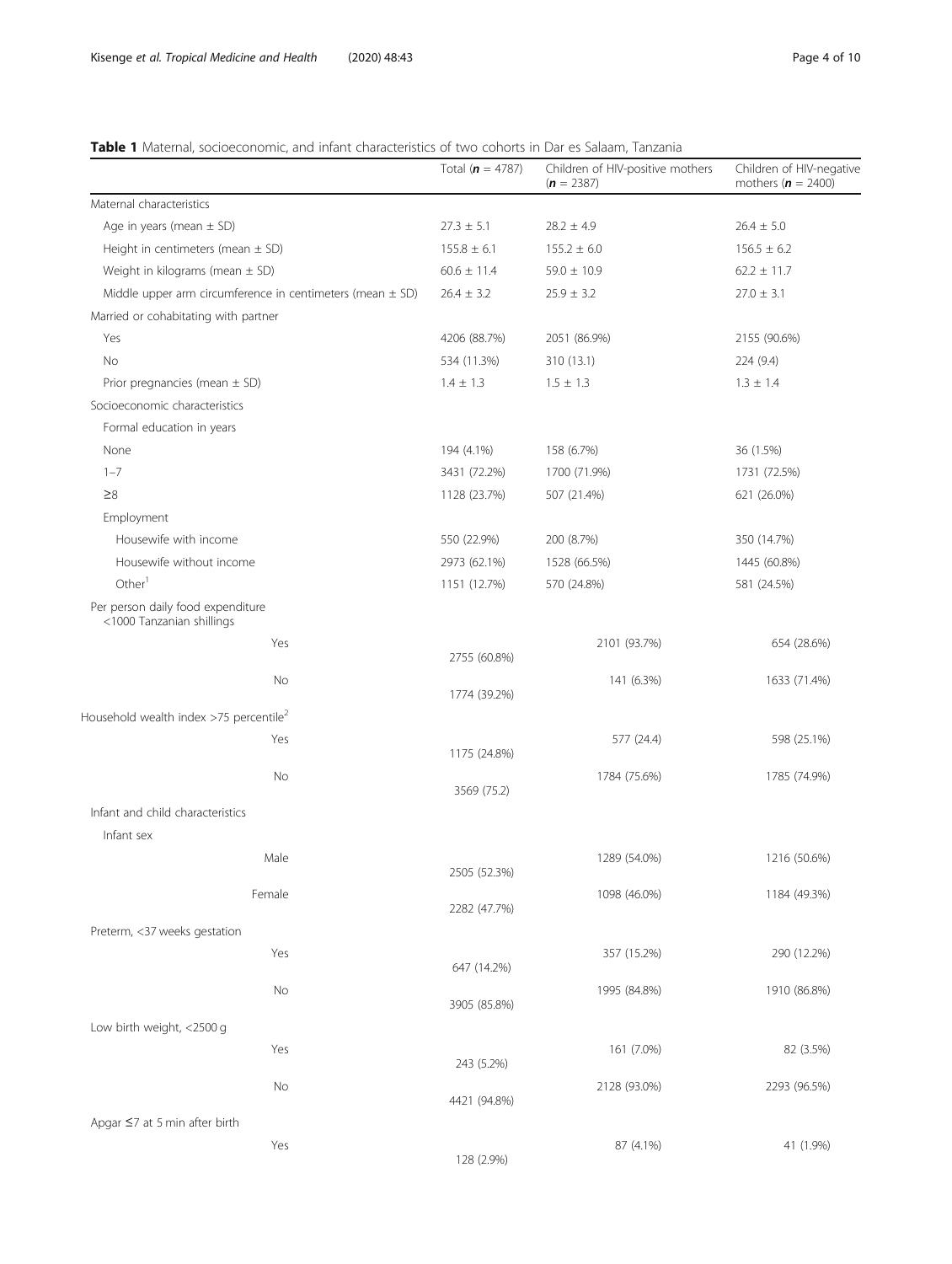<span id="page-4-0"></span>Table 1 Maternal, socioeconomic, and infant characteristics of two cohorts in Dar es Salaam, Tanzania (Continued)

|                                                   | Total ( $n = 4787$ ) | Children of HIV-positive mothers<br>$(n = 2387)$ | Children of HIV-negative<br>mothers ( $\mathbf{n} = 2400$ ) |
|---------------------------------------------------|----------------------|--------------------------------------------------|-------------------------------------------------------------|
| <b>No</b>                                         | 4220 (97.1%)         | 2049 (95.9%)                                     | 2171 (98.1%)                                                |
| HIV status                                        |                      |                                                  |                                                             |
| HIV-infected                                      | 355 (7.5%)           | 355 (15.0%)                                      | $0(0.0\%)$                                                  |
| HIV-exposed but uninfected                        | 2005 (42.1%)         | 2005 (85.0%)                                     | $0(0.0\%)$                                                  |
| HIV-unexposed                                     | 2400 (50.4%)         | $0(0.0\%)$                                       | 2400 (100%)                                                 |
| Any breastfeeding in months (mean $\pm$ SD)       | $8.8 \pm 6.3$        | $4.4 \pm 2.5$                                    | $13.2 \pm 5.9$                                              |
| Exclusive breastfeeding in months (mean $\pm$ SD) | $2.7 \pm 2.0$        | $3.5 \pm 2.1$                                    | $1.88 \pm 1.54$                                             |
| Exclusive breastfeeding in month categories       |                      |                                                  |                                                             |
| None                                              | 1044 (22.0)          | 329 (13.8)                                       | 715 (30.2)                                                  |
| $<$ 3 months                                      | 1850 (39.0)          | 663 (27.9)                                       | 1187 (50.2)                                                 |
| $\geq$ 3 months                                   | 1850 (39.0)          | 1387 (58.3)                                      | 463 (19.6)                                                  |

<sup>1</sup>Other employment included businesswomen, work at a public house or restaurant, professional employment including being a teacher, nurse, etc., skilled office work, and unskilled employment

<sup>2</sup>Household wealth index was created separately for each study

26.56, 95% CI 18.93–37.28, P < 0.001) were also at greater mortality risk compared to children who were not exposed to HIV.

In adjusted analysis, infants and children with birth weight <2500 g had greater risk of mortality when compared to those with birthweight  $\geq$ 2500 g (aHR 1.74, 95%) CI 1.20–2.53,  $P = 0.004$ ). Infants who had an Apgar score of ≤7 at 5 min had elevated risk of mortality compared to those who had Apgar scores of 8–10 (aHR 2.08, 95% CI 1.24–3.49,  $P = 0.006$ ). The greatest risk of mortality was conferred by HIV status as infants and children who were HIV-exposed but not infected (aHR 3.95, 95% CI 2.49– 6.24, P < 0.001) and those HIV-infected (aHR 32.19, 95% CI 20.26-51.16,  $P < 0.001$ ) had greater risk of mortality

when compared to children who were not exposed to HIV. Household wealth, maternal employment, and daily amount spent on food were not significantly associated with mortality in the multivariable analysis.

The survival curve demonstrates that HIV-infected children had lower survival rates compared to those who were HIV-exposed but uninfected who, in turn, had lower survival compared to HIV-negative children (Fig. [1](#page-6-0)).

#### **Discussion**

In this study with monthly follow-up over nearly 2 years, mortality risk among HIV-exposed infants and children was significantly higher than the mortality risk among infants and children who were not exposed to HIV. In

Table 2 Primary causes of child death among 307 children in Dar es Salaam, Tanzania

|                                   | Total, $n$ $%$ | Children born to HIV positive mothers ( $N = 262$ ), n (%) | Children born to HIV negative mothers ( $N = 45$ ), n (%) |
|-----------------------------------|----------------|------------------------------------------------------------|-----------------------------------------------------------|
| Respiratory diseases <sup>1</sup> | 109(35.5)      | 96 (36.6)                                                  | 13 (28.9)                                                 |
| Malaria                           | 53 (17.3)      | 46 (17.6)                                                  | 7(15.6)                                                   |
| Diarrheal diseases <sup>2</sup>   | 39 (12.7)      | 34 (13.0)                                                  | 5(11.1)                                                   |
| Undetermined                      | 26(8.5)        | 19(7.3)                                                    | 7(15.6)                                                   |
| Meningitis                        | 22(7.2)        | 18(6.9)                                                    | 4(8.8)                                                    |
| Septicaemia                       | 20(6.5)        | 20(7.6)                                                    | 0(0.0)                                                    |
| Viral encephalitis                | 17(5.5)        | 14(5.3)                                                    | 3(6.6)                                                    |
| Other $3$                         | 13(4.2)        | 9(3.4)                                                     | 3(6.7)                                                    |
| Neonatal conditions <sup>4</sup>  | 8(2.6)         | 6(2.3)                                                     | 2(4.4)                                                    |
| Total deaths                      | 307 (100)      | 262 (100)                                                  | 45 (100)                                                  |

<sup>1</sup> Respiratory illnesses included upper respiratory infection, acute pneumonia and pulmonary tuberculosis

<sup>2</sup>Diarrheal diseases included acute watery diarrhea, persistent diarrhea and dysentery

<sup>3</sup>Other included burns, protein energy malnutrition, severe anemia in congestive cardiac failure, motor traffic accident and burns

4 Neonatal conditions included sudden infant death syndrome, congenital anomalies and haemorrhagic disease of the newborn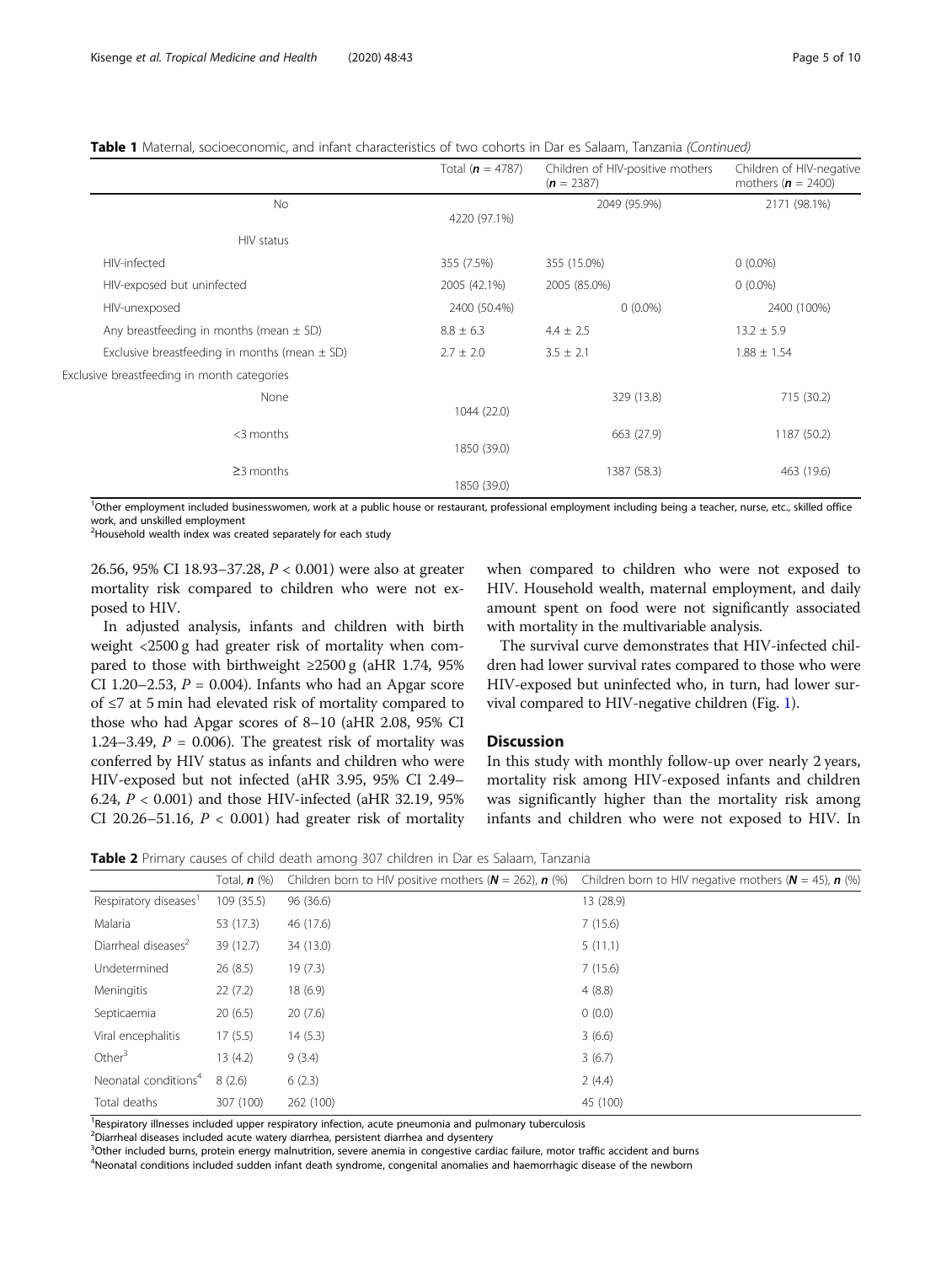## <span id="page-5-0"></span>Table 3 Risk factors for mortality among infants and children in Dar es Salaam, Tanzania

|                                               | $n/N$ (%)        | Unadjusted hazard ratio (95% CI) | $P$ value | Adjusted hazard ratio (95% CI) | $P$ value |
|-----------------------------------------------|------------------|----------------------------------|-----------|--------------------------------|-----------|
| Maternal characteristics                      |                  |                                  |           |                                |           |
| Age (years)                                   |                  |                                  |           |                                |           |
| $<$ 24                                        | 53/1167 (4.5%)   | Referent                         |           | Referent                       |           |
| $24 - 29$                                     | 145/1986 (7.3%)  | $1.61(1.17-2.20)$                | 0.003     | $1.03(0.74 - 1.43)$            | 0.88      |
| $\geq 30$                                     | 99/1518 (6.5%)   | $1.43(1.03 - 2.00)$              | 0.03      | $0.83(0.58 - 1.18)$            | 0.30      |
| Middle upper arm circumference in centimeters |                  |                                  |           |                                |           |
| $\geq$ 23                                     | 258/4196 (6.2%)  | Referent                         |           | Referent                       |           |
| $<$ 23                                        | 45/478 (9.4%)    | $1.58(1.15 - 2.17)$              | 0.005     | $0.98(0.71 - 1.35)$            | 0.90      |
| Married or cohabitating with partner          |                  |                                  |           |                                |           |
| Yes                                           | 257/4173 (6.2%)  | $0.74(0.53 - 1.02)$              | 0.06      | $0.95(0.67 - 1.35)$            | 0.78      |
| No                                            | 43/527 (8.2%)    | Referent                         |           | Referent                       |           |
| Prior pregnancies                             |                  |                                  |           |                                |           |
| $\mathbf 0$                                   | 67/1268 (5.3%)   | Referent                         |           |                                |           |
| $1 - 4$                                       | 222/3307 (6.7%)  | $1.25(0.95 - 1.64)$              | 0.11      |                                |           |
| $\geq 5$                                      | 11/133 (8.3%)    | $1.57(0.83 - 2.97)$              | 0.17      |                                |           |
| Socioeconomic characteristics                 |                  |                                  |           |                                |           |
| Formal education in years                     |                  |                                  |           |                                |           |
| $\geq 8$                                      | 52/1120 (4.6%)   | $0.65(0.36 - 1.16)$              | 0.15      |                                |           |
| $1 - 7$                                       | 235/3.400 (6.9%) | $0.97(0.56 - 165)$               | 0.90      |                                |           |
| None                                          | 14/193 (7.3%)    | Referent                         |           |                                |           |
| Employment                                    |                  |                                  |           |                                |           |
| Housewife without income                      | 208/2,950 (7.1%) | Referent                         |           | Referent                       |           |
| Housewife with income                         | 22/545 (4.0%)    | $0.56(0.36 - 0.87)$              | 0.001     | $0.70(0.45 - 1.09)$            | 0.11      |
| Other                                         | 67/1,139 (5.9%)  | $0.84(0.64 - 1.10)$              | 0.21      | $0.95(0.71 - 1.27)$            | 0.72      |
| Household wealth index >75 percentile         |                  |                                  |           |                                |           |
| No                                            | 241/3540 (6.8)   | Referent                         |           | Referent                       |           |
| Yes                                           | 58 (1106 (5.0)   | $0.73(0.55 - 0.97)$              | 0.003     | $0.77$ $(0.58 - 1.04)$         | 0.09      |
| Per person daily food expenditure             |                  |                                  |           |                                |           |
| ≥1000 Tanzanian shillings                     | 48/1,749 (2.7%)  | Referent                         |           |                                |           |
| <1000 Tanzanian shillings                     | 238/2742 (8.7%)  | 3.34 (2.45-4.56)                 | < 0.001   | $0.89(0.59 - 1.35)$            | 0.59      |
| Infant characteristics                        |                  |                                  |           |                                |           |
| Sex                                           |                  |                                  |           |                                |           |
| Female                                        | 136/2263 (6.0%)  | Referent                         |           |                                |           |
| Male                                          | 171/2484 (6.9%)  | $1.15(0.92 - 1.44)$              | 0.22      |                                |           |
| Preterm, <37 weeks gestation                  |                  |                                  |           |                                |           |
| No                                            | 244/3,874 (6.3%) | Referent                         |           | Referent                       |           |
| Yes                                           | 56/640 (8.8%)    | 1.44 (1.08-1.92)                 | 0.01      | $1.16(0.85 - 1.58)$            | 0.35      |
| Low birth weight, <2500 g                     |                  |                                  |           |                                |           |
| No                                            | 246/4382 (5.6%)  | Referent                         |           |                                |           |
| Yes                                           | 36/242 (14.9%)   | 2.91 (2.05-4.12)                 | < 0.001   | 1.74 (1.20-2.53)               | 0.004     |
| Apgar score at 5 min                          |                  |                                  |           |                                |           |
| $8 - 10$                                      | 257/4182 (6.2%)  | Referent                         |           | Referent                       |           |
| $\leq$ 7                                      | 16/128 (12.5%)   | 2.14 (1.29-3.54)                 | 0.003     | 2.08 (1.24-3.49)               | 0.006     |
| HIV status                                    |                  |                                  |           |                                |           |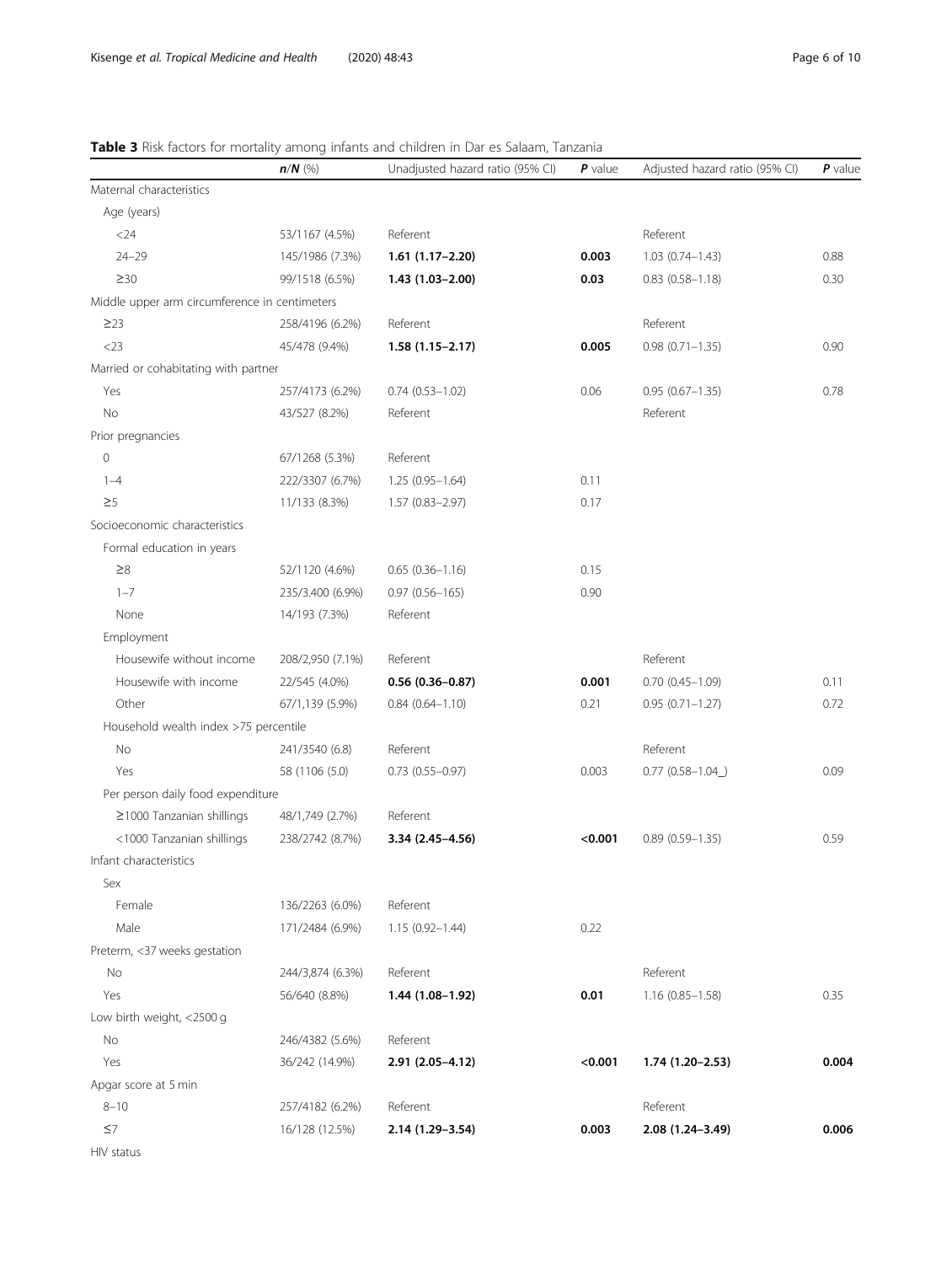<span id="page-6-0"></span>

| Table 3 Risk factors for mortality among infants and children in Dar es Salaam, Tanzania (Continued) |  |
|------------------------------------------------------------------------------------------------------|--|
|------------------------------------------------------------------------------------------------------|--|

|                                  | $n/N$ (%)       | Unadjusted hazard ratio (95% CI) | $P$ value | Adjusted hazard ratio (95% CI) | $P$ value |
|----------------------------------|-----------------|----------------------------------|-----------|--------------------------------|-----------|
| Unexposed                        | 45/2360 (1.9%)  | Referent                         |           | Referent                       |           |
| Exposed but uninfected           | 119/2005 (5.9%) | 3.30 (2.35-4.68)                 | < 0.001   | 3.95 (2.49-6.24)               | < 0.001   |
| Infected                         | 133/355 (37.5%) | 26.56 (18.93-37.28)              | < 0.001   | 32.19 (20.26-51.16)            | < 0.001   |
| Exclusive breastfeeding duration |                 |                                  |           |                                |           |
| Never                            | 55/1034 (6.5%)  | Referent                         |           |                                |           |
| $<$ 3 months                     | 109/1832 (6.3%) | $1.14(0.82 - 1.58)$              | 0.02      | $1.15(0.82 - 1.61)$            | 0.43      |
| $\geq$ 3 months                  | 140/1840 (7.6%) | 1.43 (1.05,1.96)                 | 0.54      | $0.75(0.54 - 1.05)$            | 0.09      |
|                                  |                 |                                  |           |                                |           |

multivariable analysis, low birthweight and lower Apgar scores were associated with greater infant and childhood mortality. Indicators of low socioeconomic status were not associated with increased risk of mortality among infants and children in this study. Despite marked disparities in mortality among HIV-infected infants and children and those who were not infected, the causes of death did not differ by HIV status. Presence of low Apgar scores and low birthweight at the time of delivery were associated with higher mortality risk among infants and children in our cohort.

Consistent with prior studies conducted in outpatient settings [[21](#page-8-0), [22\]](#page-8-0), we found higher rates of mortality among HIV-infected infants and children compared to those who were HIV-negative. Previous work has demonstrated that child factors such as young age, malnutrition, and advanced WHO HIV staging may contribute to greater mortality among children with HIV compared to children who are not infected [[23](#page-8-0)–[25\]](#page-8-0). Though our secondary analysis did not include WHO HIV staging, our cohort similarly demonstrated malnutrition, manifesting as low birthweight, was associated with elevated mortality risk. Infants and children who are HIV-infected and are not started on antiretroviral therapy have higher mortality when compared to older children [[23](#page-8-0)]. Mounting evidence on universal test and treat approaches for HIV reducing the incidence of HIV [[26](#page-8-0)–[28\]](#page-8-0) has led to changes in country-level HIV guidelines. In 2013, the WHO recommended initiating antiretroviral therapy for all HIVinfected children under 5 years of age, regardless of CD4 cell count or WHO clinical stage [\[29\]](#page-8-0). This became policy in Tanzania in 2015 [[30](#page-8-0)], which came after this study's implementation. As our study results predate this policy change, there may have been elevated observed mortality

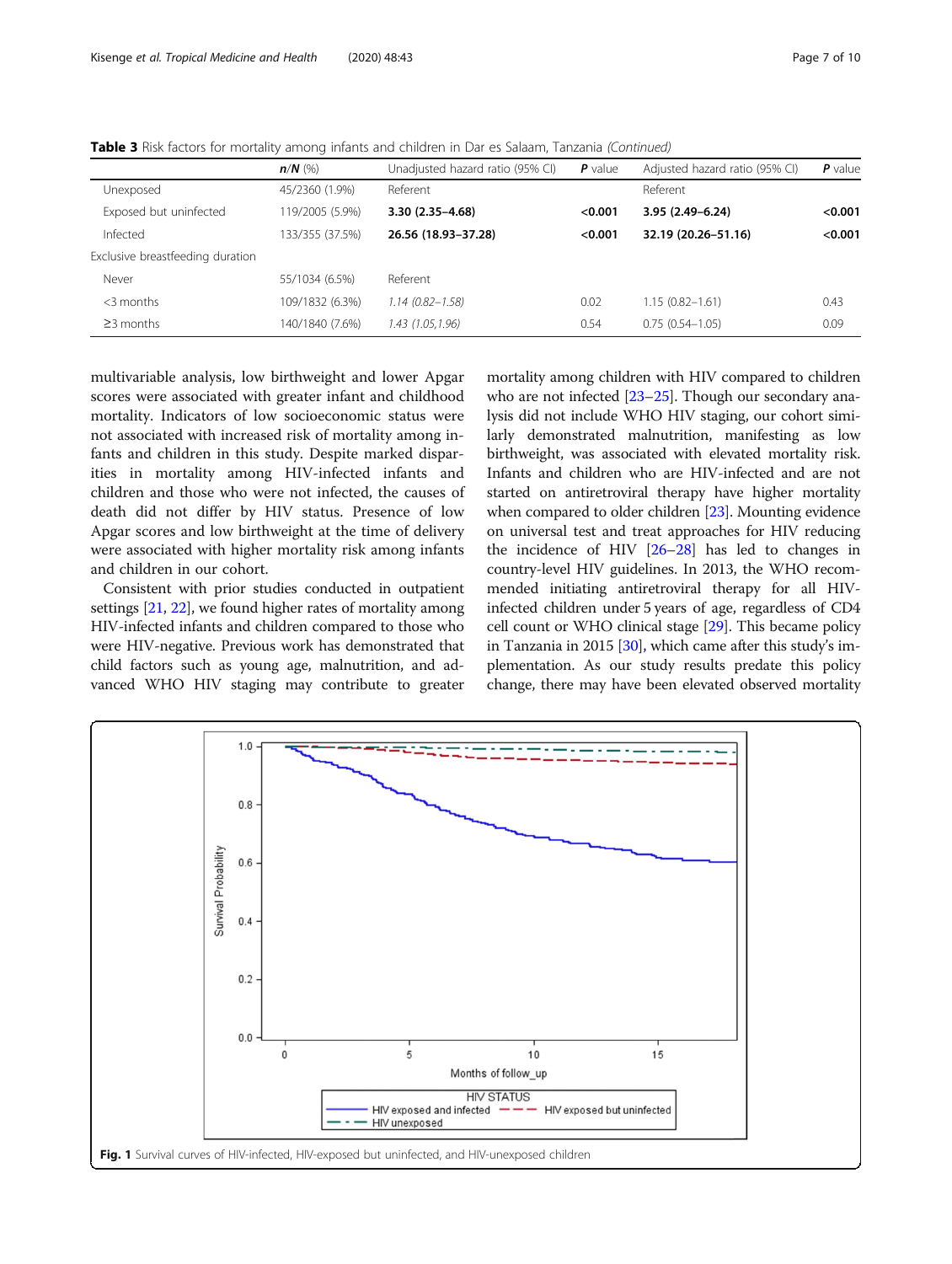rates among HIV-infected infants and children compared to contemporary mortality rates among HIV-infected infants and children as timely initiation of antiretroviral therapy reduces mortality among children living with HIV [[23](#page-8-0)]. Nevertheless, the mortality rate observed among infants and children infected with HIV in this study may be similar to that in areas with low antiretroviral coverage, as only 54% of children with HIV worldwide are on antiretroviral therapy [[31\]](#page-8-0).

The causes of death among children born to HIV-infected mothers to those born to HIV-negative mothers did not differ significantly. Though HIV-infected and exposed infants and children have impaired immune response, causespecific mortality did not differ in these two groups in our study. Consistent with previous reports, respiratory diseases, malaria, and diarrheal illnesses were the leading causes of mortality among children in this study [\[32,](#page-8-0) [33](#page-8-0)]. Given that causes of death did not differ between HIV-exposed infants and children and those who were not infected, attention should be paid to child factors present at birth associated with mortality and not solely on specific disease processes to curb mortality rates among infants and children.

In our study, indicators of improved socioeconomic status were not associated with a lower risk of mortality among infants and children. This finding contrasts findings from previous reports from Tanzania, Uganda, and Nigeria [\[14](#page-8-0), [34](#page-8-0), [35](#page-8-0)]. Socioeconomic status is a complex and multifactorial structure and lacks a standardized definition used in research. Our findings may differ from prior studies in sub-Saharan Africa as other studies included populations up to age 5, differing access to medical care, sanitation, and nutrition. Further studies are merited to evaluate the effect of socioeconomic status on infant and child mortality in sub-Saharan Africa.

The presence of Apgar scores  $\leq$  7 at 5 min and birthweight of <2500 g were also associated with greater mortality among infants and children in our cohort. The association between Apgar score and mortality could partly be explained by the fact that at least two of the components of the Apgar score are dependent on respiratory function and the literature suggests that low Apgar score is significantly associated with morbidity [\[36](#page-9-0)–[38](#page-9-0)]. The association of low birthweight with greater mortality risk in our study may be due to the relation of low birthweight and HIV-exposure and infection due to intrauterine growth restriction [[39](#page-9-0), [40](#page-9-0)]. However, on multivariable regression, low birthweight was an independent risk factor for mortality among infants and children.

#### Limitations

The results of this secondary analysis should be interpreted with acknowledgement of their limitations. First, this cohort study was conducted prior to national guideline changes in Tanzania regarding the treatment of

children with HIV. This may lead to reporting of higher mortality rates among HIV-infected infants and children than may be expected in the era of universal testing and treatment. Notwithstanding, the risk factors for mortality observed in this study may mirror those present in contemporary settings with low antiretroviral coverage. Second, our data come from two clinical trials with micronutrient supplementation and as such its results may not be generalizable to other populations, but neither of these trials reported a significant impact of these supplements on mortality. However, our study does provide insight into upstream factors associated with mortality that previous studies have not been designed to describe. Lastly, we did not have access to information about the initiation of antiretroviral therapy among infants and children born to mothers who were HIV-positive.

### Conclusions

HIV-infected infants and children had significantly higher mortality rates than those who were not infected in this large cohort study. Programs to address prevention of mother to child transmission and provision of care and treatment for HIV should be promoted to reduce mortality among infants and children. Moreover, infants and children who are HIV-exposed but uninfected carry a greater risk of mortality. Further studies are needed to assess interventions that may reduce mortality in this vulnerable population. Continued action in promoting high-quality maternal and newborn care should be implemented to improve postnatal outcomes.

#### Abbreviations

aHR: Adjusted hazards ratio; CI: Confidence interval; DNA: Deoxynucleic acid; ELISA: Enzyme-linked immunoassay; HIV: Human immunodeficiency virus; HR: Hazards ratio; MUAC: Mid-upper arm circumference; WHO: World Health Organisation

#### Acknowledgements

We thank the families, infants, and children for their participation in these studies. We also thank the clinical and laboratory staff who contributed to this study.

#### Authors' contributions

All authors meet ICMJE authorship criteria, critically reviewed and revised the draft and contributed to the intellectual contents of the manuscript and approved the final version of the manuscript.

#### Funding

This work was supported in part by the National Institutes of Health [K24 DK104676 to CD, P30 DK040561 to CD].

#### Availability of data and materials

The datasets analyzed during this current study are available on reasonable request.

#### Ethics approval and consent to participate

Ethical approval for the trials was granted by the Muhimbili University of Health and Allied Science Committee of Research and Publications, the Tanzanian National Institute of Medical Research, the Tanzanian Food and Drug Authority, and the Harvard T.H. Chan School of Public Health Human Subjects Committee. All caregivers provided written informed consent for participation in the trials.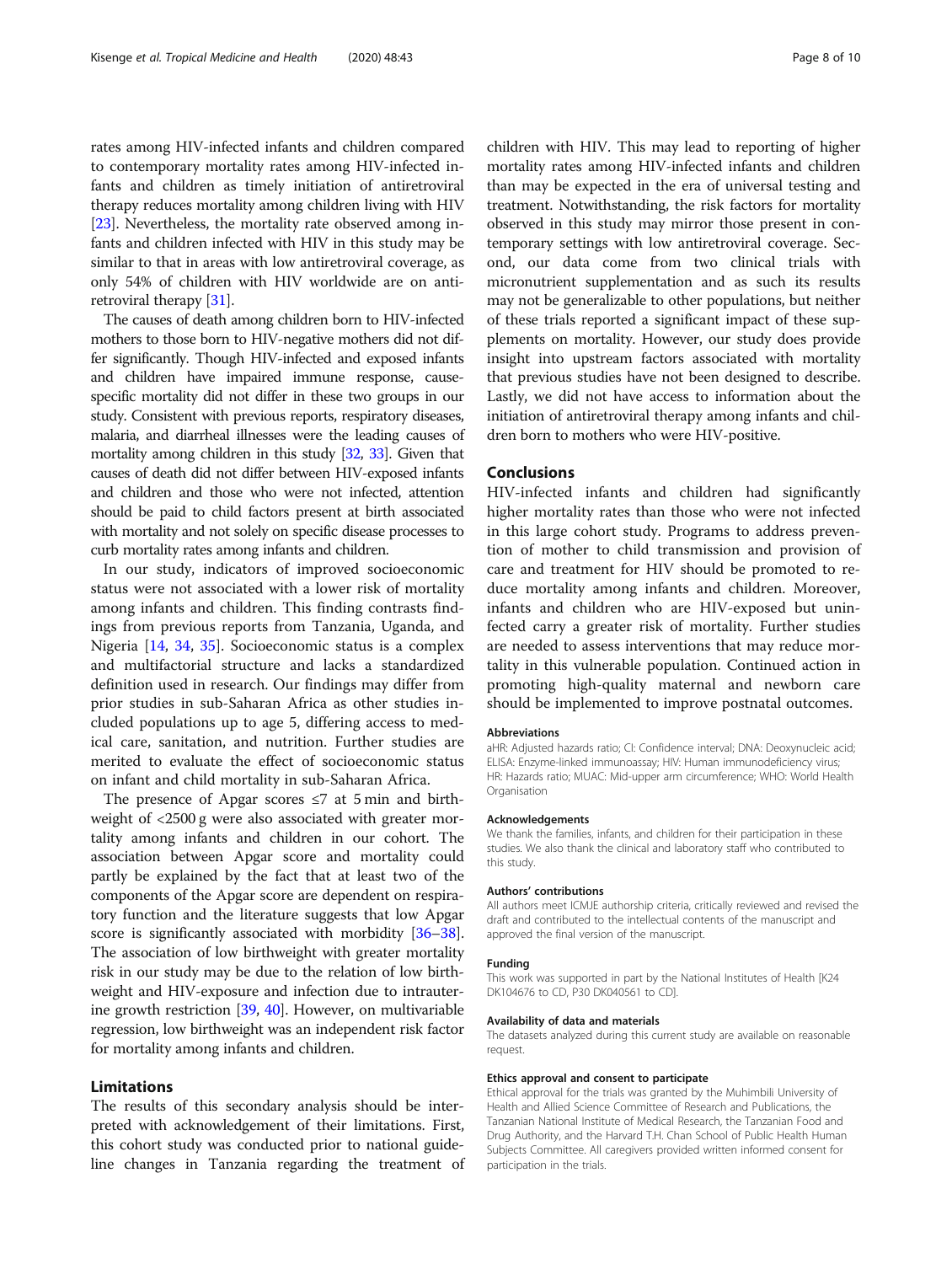#### <span id="page-8-0"></span>Consent for publication

Not applicable.

#### Competing interests

The authors do not have any potential, perceived, or real conflicts of interest relating to this work.

#### Author details

<sup>1</sup>Department of Paediatrics and Child Health, Muhimbili University of Health and Allied Sciences, P.O. Box 65001, Dar es Salaam, Tanzania. <sup>2</sup>Division of Emergency Medicine, Boston Children's Hospital, Harvard Medical School, Boston, MA, USA. <sup>3</sup>Clinical Research Centre, Division of Gastroenterology, Hepatology and Nutrition, Boston Children's Hospital, Boston, MA, USA. <sup>4</sup> <sup>4</sup>Institutional Centers for Clinical and Translational Research, Boston Children's Hospital, Boston, MA, USA. <sup>5</sup>Department of Global Health and Population, Harvard School of Public Health, Boston, MA, USA. <sup>6</sup>Division of Gastroenterology, Hepatology and Nutrition, Boston Children's Hospital, Boston, MA, USA.<sup>7</sup> Center for Nutrition, Division of Gastroenterology, Hepatology, and Nutrition, Boston Children's Hospital, Boston, MA, USA.

#### Received: 28 February 2020 Accepted: 26 May 2020 Published online: 04 June 2020

#### References

- You D, Hug L, Ejdemyr S, Idele P, Hogan D, Mathers C, et al. Global, regional, and national levels and trends in under-5 mortality between 1990 and 2015, with scenario-based projections to 2030: A systematic analysis by the un Inter-Agency Group for Child Mortality Estimation. Lancet. 2015; 386(10010):2275–86.
- 2. Liu L, Oza S, Hogan D, Perin J, Rudan I, Lawn JE, et al. Global, regional, and national causes of child mortality in 2000-13, with projections to inform post-2015 priorities: An updated systematic analysis. Lancet. 2015;385(9966): 430–40.
- 3. Global Burden of Disease 2017 HIV Collaborators. Global; regional; and national incidence; prevalence; and mortality of HIV; 1980-2017; and forecasts to 2030; for 195 countries and territories: a systematic analysis for the Global Burden of Diseases; Injuries; and Risk Factors Study 2017. Lancet HIV. 2019;6(12):e831–59.
- 4. Forde I, Tripathi V. Association of place of residence and under-five mortality in middle- and low-income countries: a meta-analysis. Child (Basel). 2018;5(4).
- 5. Kinney MV, Kerber KJ, Black RE, Cohen B, Nkrumah F, Coovadia H, et al. Sub-Saharan Africa's mothers, newborns, and children: Where and why do they die? PLoS Med. 2010;7(6):e1000294.
- 6. Kagabo DM, Kirk CM, Bakundukize B, Hedt-Gauthier BL, Gupta N, Hirschhorn LR, et al. Care-seeking patterns among families that experienced under-five child mortality in rural Rwanda. PLoS One. 2018;13(1):e0190739.
- 7. Robison JA, Ahmad ZP, Nosek CA, Durand C, Namathanga A, Milazi R, et al. Decreased Pediatric hospital mortality after an intervention to improve emergency care in Lilongwe, Malawi. Pediatrics. 2012;130(3):e676–82.
- 8. Sylverken J, Robison JA, Osei-Akoto A, Nguah SB, Addo-Yobo E, Bolte R, et al. Decreased mortality after establishing a pediatric emergency unit at an urban referral hospital in Ghana. Pediatr Emerg Care. 2019; Epub ahead of print.
- 9. Mpimbaza A, Sears D, Sserwanga A, Kigozi R, Rubahika D, Nadler A, et al. Admission risk score to predict inpatient pediatric mortality at four public hospitals in Uganda. PLoS One. 2015;10(7):e0133950.
- 10. Olson D, Preidis GA, Milazi R, Spinler JK, Lufesi N, Mwansambo C, et al. Task shifting an inpatient triage, assessment and treatment programme improves the quality of care for hospitalised Malawian children. Tropical Med Int Health. 2013;18(7):879–86.
- 11. Rosman SL, Karangwa V, Law M, Monuteaux MC, Briscoe D, McCall N. Provisional Validation of a pediatric early warning score for resource-limited settings. Pediatrics. 2019;143(5):e20183657.
- 12. Wiens MO, Kissoon N, Kabakyenga J. Smart hospital discharges to address a neglected epidemic in sepsis in low- and middle-income countries. JAMA Pediatr. 2018;172(3):213–4.
- 13. UNICEF. Country profiles: United Republic of Tanzania. [Cited 2020 March 31]. Available from: [https://data.unicef.org/country/tza/.](https://data.unicef.org/country/tza/)
- 14. Ogbo FA, Ezeh OK, Awosemo AO, Ifegwu I, Tan L, Jessa E, et al. Determinants of trends in neonatal, post-neonatal, infant, child and under-

five mortalities in Tanzania from 2004 to 2016. BMC Public Health. 2019; 19(1):1243.

- 15. Duggan C, Manji KP, Kupka R, Bosch RJ, Aboud S, Kisenge R, et al. Multiple micronutrient supplementaion in Tanzanian infants born to HIV-infected mothers: a randomized, double blind, placebo-controlled clinical trial. Am J Clin Nutr. 2012;96(6):1437–46.
- 16. McDonald CM, Manji KP, Kisenge R, Aboud S, Spiegelman D, Fawzi W, et al. Daily zinc but not multivitamin supplementation reduces diarrhea and upper respiratory infections in Tanzanian infants: a randomized, doubleblind, placebo-controlled clinical trial. J Nutr. 2015;145(9):2153–60.
- 17. World Health Organization. Physical status: the use and interpretation of anthropometry: report of a WHO expert committee. [Cited 2019 September 12] Available from: [https://apps.who.int/iris/bitstream/handle/10665/37003/](https://apps.who.int/iris/bitstream/handle/10665/37003/WHO_TRS_854.pdf;jsessionid=3856F50EEBF6CD26918962AF3D984CC8?sequence=1) [WHO\\_TRS\\_854.pdf;jsessionid=3856F50EEBF6CD26918962AF3D984](https://apps.who.int/iris/bitstream/handle/10665/37003/WHO_TRS_854.pdf;jsessionid=3856F50EEBF6CD26918962AF3D984CC8?sequence=1) [CC8?sequence=1.](https://apps.who.int/iris/bitstream/handle/10665/37003/WHO_TRS_854.pdf;jsessionid=3856F50EEBF6CD26918962AF3D984CC8?sequence=1)
- 18. The United Republic of Tanzania Ministry of Health. National Guidelines for the Clinical Management of HIV and AIDS, First Edition, 2002.
- 19. The United Republic of Tanzania Ministry of Health. National Guidelines for the Clinical Management of HIV and AIDS, Second Edition, 2005.
- 20. World Health Organization. Guidelines for the management of common childhood illnesses: Pocket book of hospital care for children. [Cited 2019 September 12] Available from: [https://www.who.int/maternal\\_child\\_](https://www.who.int/maternal_child_adolescent/documents/9241546700/en/) [adolescent/documents/9241546700/en/.](https://www.who.int/maternal_child_adolescent/documents/9241546700/en/)
- 21. Onyango DO, Yuen CM, Masini E, Borgdorff MW. Epidemiology of Pediatric Tuberculosis in Kenya and Risk Factors for Mortality during Treatment: A National Retrospective Cohort Study. J Pediatr. 2018;201:115–21.
- 22. Nimkar S, Valvi C, Kadam D, Rewari BB, Kinikar A, Gupte N, et al. Loss to follow-up and mortality among HIV-infected adolescents receiving antiretroviral therapy in Pune, India. HIV Med. 2018;19(6):395–402.
- 23. Fetzer BC, Hosseinipour MC, Kamthuzi P, Hyde L, Bramson B, Jobarteh K, et al. Predictors for mortality and loss to follow-up among children receiving anti-retroviral therapy in Lilongwe, Malawi. Tropical Med Int Health. 2009;14(8):862–9.
- 24. Fergusson P, Chinkhumba J, Grijalva-Eternod C, Banda T. Mkangama, Tomkins A. Nutritional recovery in HIV-infected and HIV-uninfected children with severe acute malnutrition. Arch Dis Child. 2009;94(7):512–6.
- 25. Rees CA, Flick RJ, Sullivan D, Bvumbwe M, Mhango J, Hosseinipour KPN. An analysis of the last clinical encounter before outpatient mortality among children with HIV infection and exposure in Lilongwe, Malawi. PLoS One. 2017;12(1):e0169057.
- 26. Granich R, Crowley S, Vitoria M, Smyth C, Kahn JG, Bennet R, et al. Highly active antiretroviral treatment as prevention of HIV transmission: review of scientific evidence and update. Curr Opin HIV AIDS. 2010;5(4):298–304.
- 27. Chang LW, Serwadda D, Quinn TC, Wawer MJ, Gray RH, Reynolds SJ. Combination implementation for HIV prevention: moving from clinical trial evidence to population-level effects. Lancet Infect Dis. 2013;13(1):65–76.
- 28. Hayes RJ, Donnell D, Floyd S, Mandha N, Bwalya J, Sabapathy K, et al. Effect of universal testing and treatment on HIV incidence - HPTN 071 (PopART). N Engl J Med. 2019;381(3):207–18.
- 29. World Health Organization. Consolidated guidelines on the use of antiretroviral drugs for treating and preventing HIV infection: Recommendations for a public health approach. [Cited 2019 September 12] Available from: [https://www.who.](https://www.who.int/hiv/pub/guidelines/arv2013/en/) [int/hiv/pub/guidelines/arv2013/en/](https://www.who.int/hiv/pub/guidelines/arv2013/en/). Published 2013.
- 30. The United Republic of Tanzania Ministry of Health. National Guidelines for the Clinical Management of HIV and AIDS, Fifth Edition, 2015.
- 31. UNICEF. Paediatric care and treatment New York 2018. [Cited 31 2020 March 31]. Available from: [https://data.unicef.org/topic/hivaids/paediatric](https://data.unicef.org/topic/hivaids/paediatric-treatment-and-care/)[treatment-and-care/](https://data.unicef.org/topic/hivaids/paediatric-treatment-and-care/).
- 32. Reiner RC Jr, Graetz N, Casey DC, Troeger C, Garcia GM, Mosser JF, et al. Variation in Childhood Diarrheal Morbidity and Mortality in Africa, 2000- 2015. N Engl J Med. 2018;379(12):1128–38.
- 33. Global Burden of Disease 2015 Mortality and causes of death collaborators. Global, regional, and national life expectancy, all-cause mortality, and causespecific mortality for 249 causes of death, 1980–2015: a systematic analysis for the Global Burden of Disease Study 2015. Lancet. 2016;388(10053):1459-1544.
- 34. Burkey MD, Weiser SD, Fehmie D, Alamo-Talisuna S, Sunday P, Nannyunja J, et al. Socioeconomic determinants of mortality in HIV: evidence from a clinical cohort in Uganda. J Acquir Immune Defic Syndr. 2014;66(1):41–7.
- 35. Ezeh OK, Agho KE, Dibley MJ, Hall JJ, Page AN. Risk factors for post neonatal, infant, child and under-5 mortality in Nigeria: a pooled crosssectional analysis. BMJ Open. 2015;5(3):e006779.